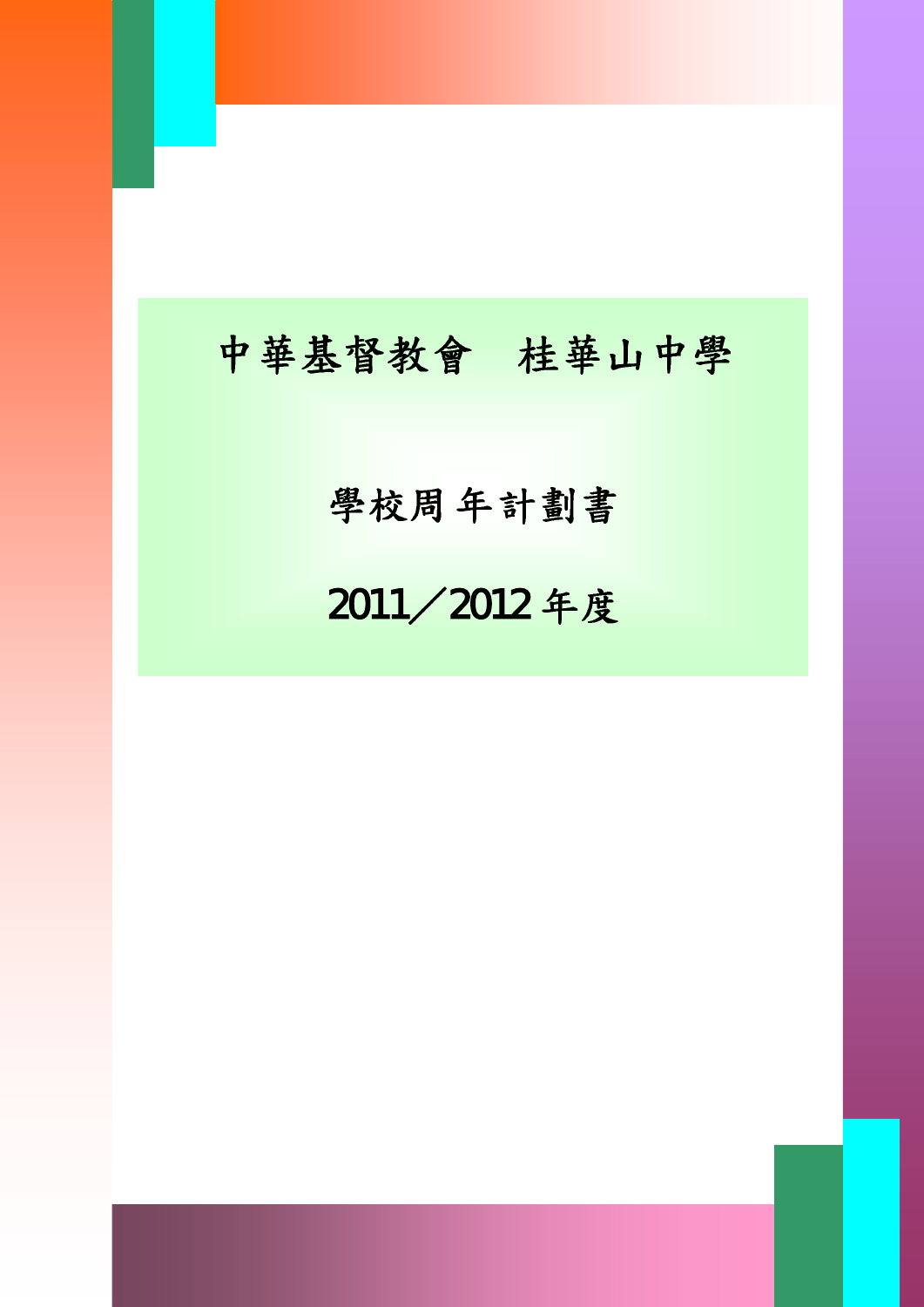## 2011/2012 年度 學校周年發展計劃書

目錄

| 1. | 辦學宗旨與學校目標              | 2              |
|----|------------------------|----------------|
|    | 1.1 區會宗旨               | $\overline{2}$ |
|    | 1.2 本校辦學目標             | 3              |
|    |                        |                |
| 2. | 全校語文政策                 | 3              |
|    |                        |                |
| 3. | 2011/2012 年度 關注事項      |                |
|    |                        |                |
| 4. | 學校周年發展計劃 (2011/2012年度) | $5 - 10$       |

### 附件

A. 多元學習津貼計劃書 2009/2012 年度、2010/2013 年度及 2011/2014 年度 (英文版)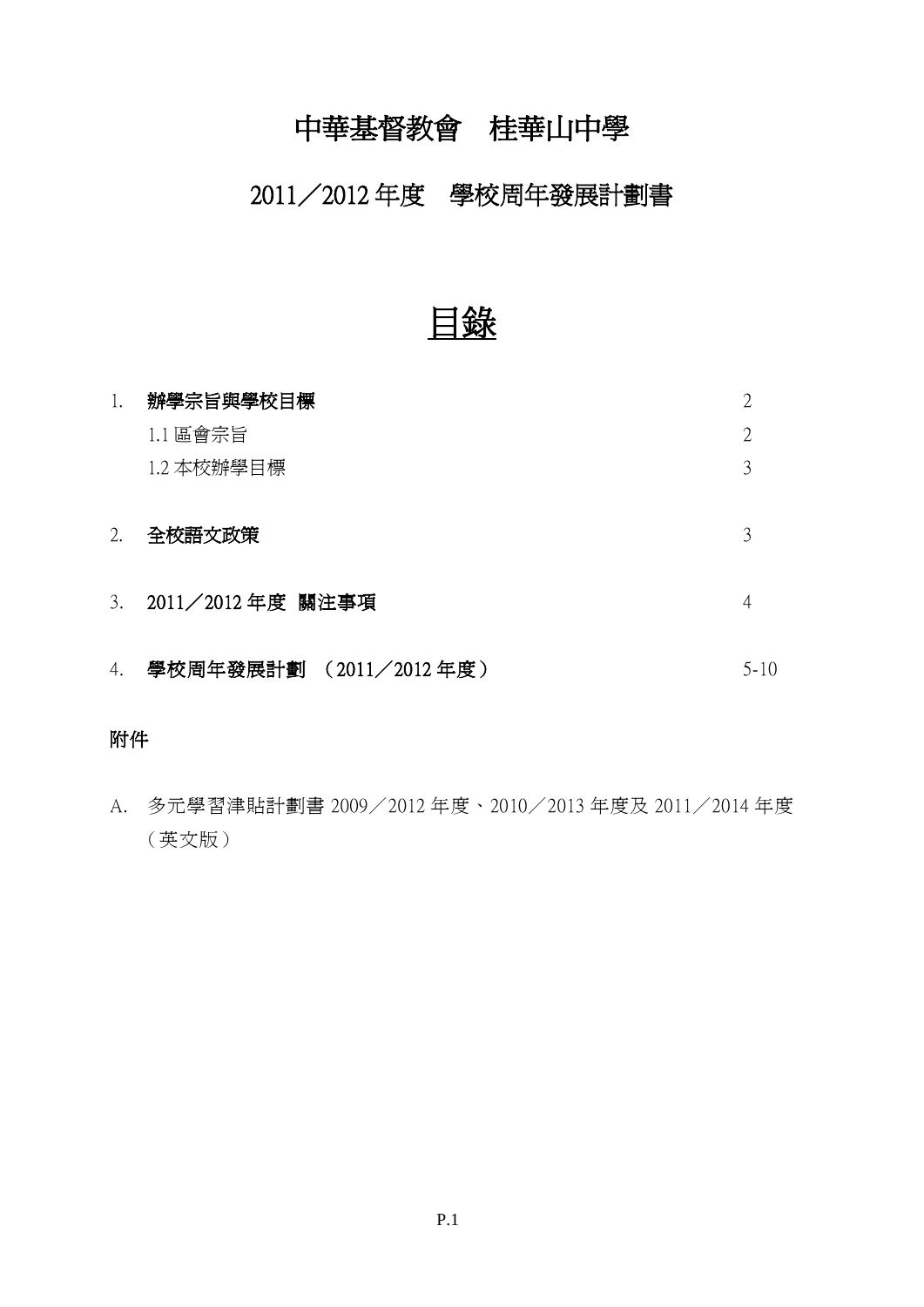#### 1 辦學宗旨與學校目標

中華基督教會桂華山中學是中華基督教會香港區會轄下的一間直屬中學,辦學精神 以區會所制定的為依歸。

1.1 區會宗旨

下列為區會的辦學願景、使命宣言、核心價值及精神:

#### 願景

#### 使命宣言

並肩培育豐盛生命, 攜手見證基督大愛。 我們願以基督愛心為動力,以人為本的信念, 積極進取的態度;提供優質教育,啟發學生潛 能,分享整全福音;培育學生成為良好公民、 回饋社會、貢獻國家。

#### 核心價值

傳道服務、愛心關懷 有教無類、全人教育 積極進取、勇於承擔

#### 辦學精神

中華基督教會香港區會相信培育下一代是上帝交託給我們的使命,也是回應社 會的實際需要。本會的辦學目的是「透過學校、傳道服務」,以結合事奉上帝、見 證主道、服侍人群、造福社會、貢獻國家的信念去履行教育的神聖任務。又以基督 教訓,有教無類,以人為本的教育原則,提供多元化的教育服務,使不同學習程度 的青少年都能享有平等機會接受優質教育。

本會奉行的教育哲學是「全人教育」,肯定教育的真正意義在於生命的造就及 人格的建立。除培養青少年有優良品德、高雅情操與豐富學識外,亦致力啟發他們 不同的潛能及興趣,更期望青少年有健康的人生態度,正確的價值觀,及強烈的社 會意識;效法基督,嚮往公義,追求真理,得著豐盛的生命。

本會同意教育是一個不斷演變的渦程,願意各屬校以積極淮取的態度,盡力自 我提升,追求卓越,尋求革新,致力民主、開放,為這時代培養出勇於承擔、樂於 服務、甘於委身的良好公民。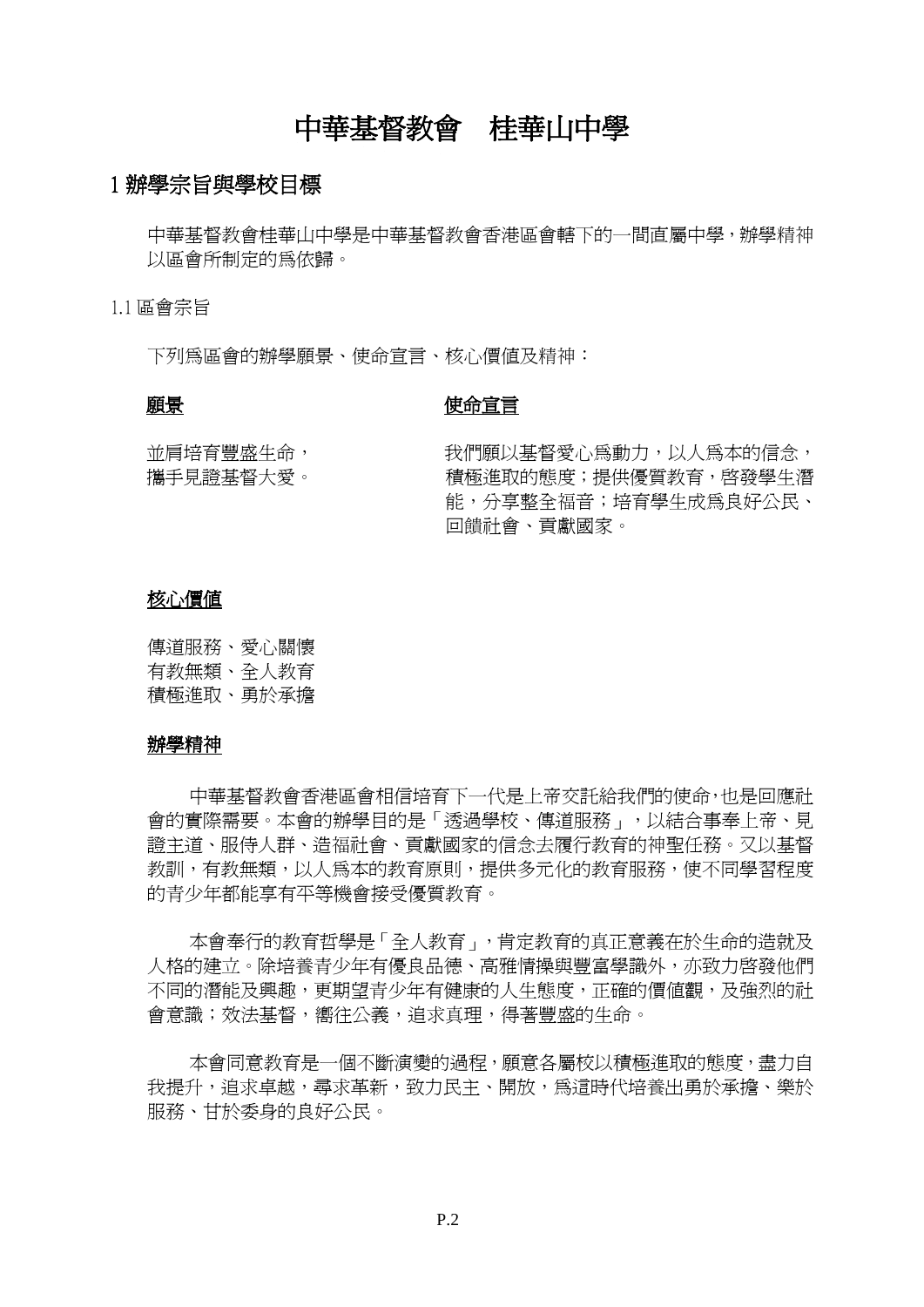1.2 本校辦學目標

本校辦學目標如下:

- 1. 引導學生認識、了解和實踐基督的真理和教訓。
- 2. 幫助學生在讀、寫及計算能力方面建立穩固的基礎。
- 3. 幫助學生認識、接納和欣賞自己,建立健康的自我形像,包括自尊、自信和學 習上進心,發展自主和自律的精神。
- 4. 培養學生良好的品格和發展個人的道德觀及操守,使能尊敬師長、孝順父母、 友愛同儕、盡責守規、愛護環境,對學校、家庭和社會抱有歸屬感。
- 5. 鼓勵學生養成好學不倦的態度,勇於探索知識和明辨是非。
- 6. 幫助學生培養符合邏輯、獨立和有創意的思考,作理智的決定,解決問題,以 及應付壓力和面對轉變。
- 7. 幫助學生發揮潛能,在學業和課外活動上爭取良好成績。
- 8. 引導學生鍛練強健的體魄,養成健康的生活方式。
- 9. 培養學生的美感欣賞及創作能力。
- 10. 協助學生獲取與生活及就業有關的基本知識及技能。
- 11. 協助學生關心社會,國家及世界,培養他們對社會及國家的歸屬感和責任感, 服務社會及樂於助人的精神。

#### 2. 全校語文政策

本校向來重視培育兩文三語,在維持母語教學政策下,除正規的英文課堂外, 中一至中三級數學、科學及通識教育亦提供英語延展教學活動。此外,更用心塑造 校內英語及普通話的環境,如每星期舉行「英語日」及「普通話日」,藉以增加學 生接觸及運用英語及普通話之機會,提升學生學習語文之信心及動機,從而培育出 「中文、英文、普通話兼擅」的學生。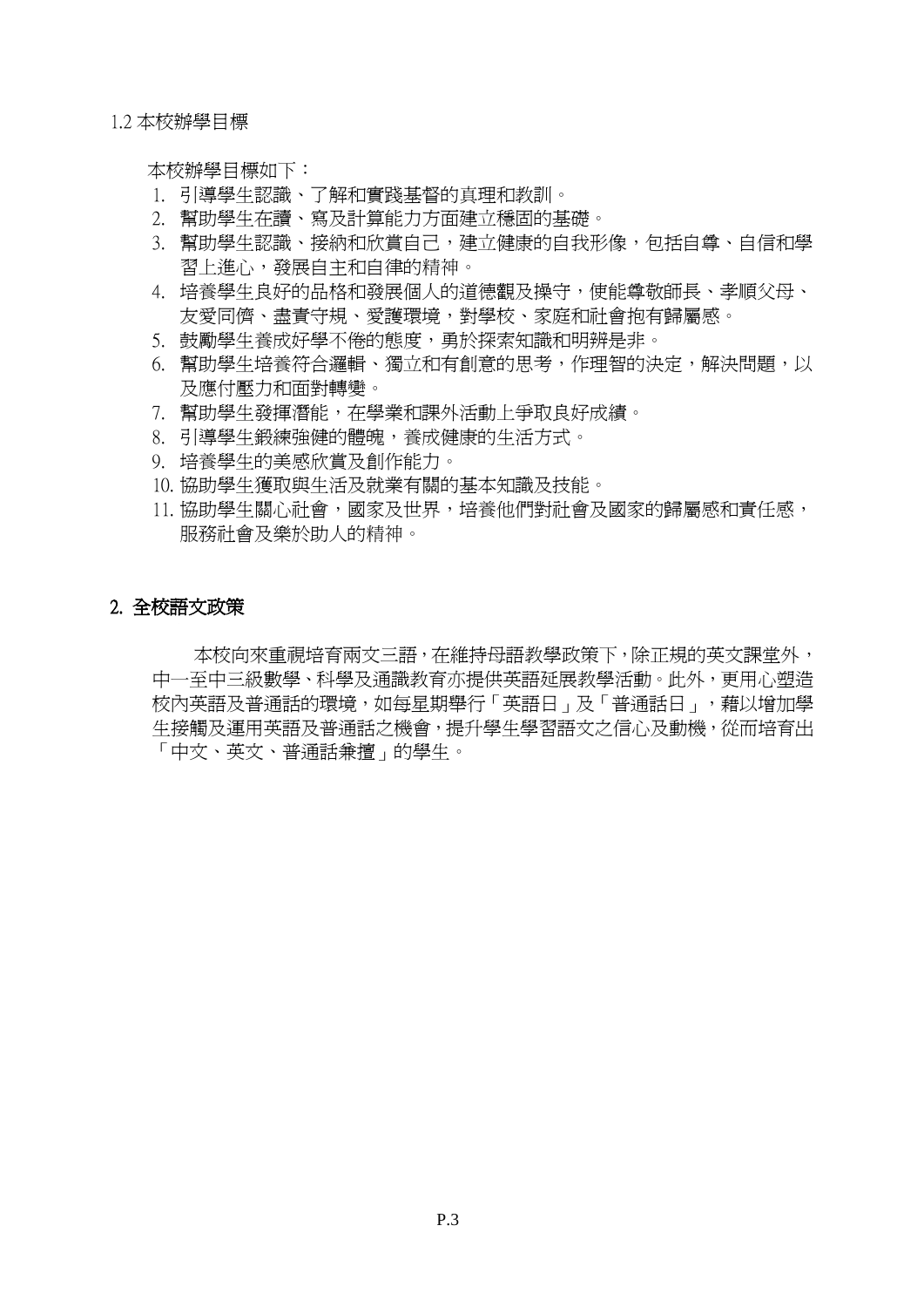# 學校周年發展計劃

# 2011/2012 年度

## 3 關 注 事 項

建立課 堂 常 規, 優 化 課 堂 教 學, 加 強 學 習 效 能 。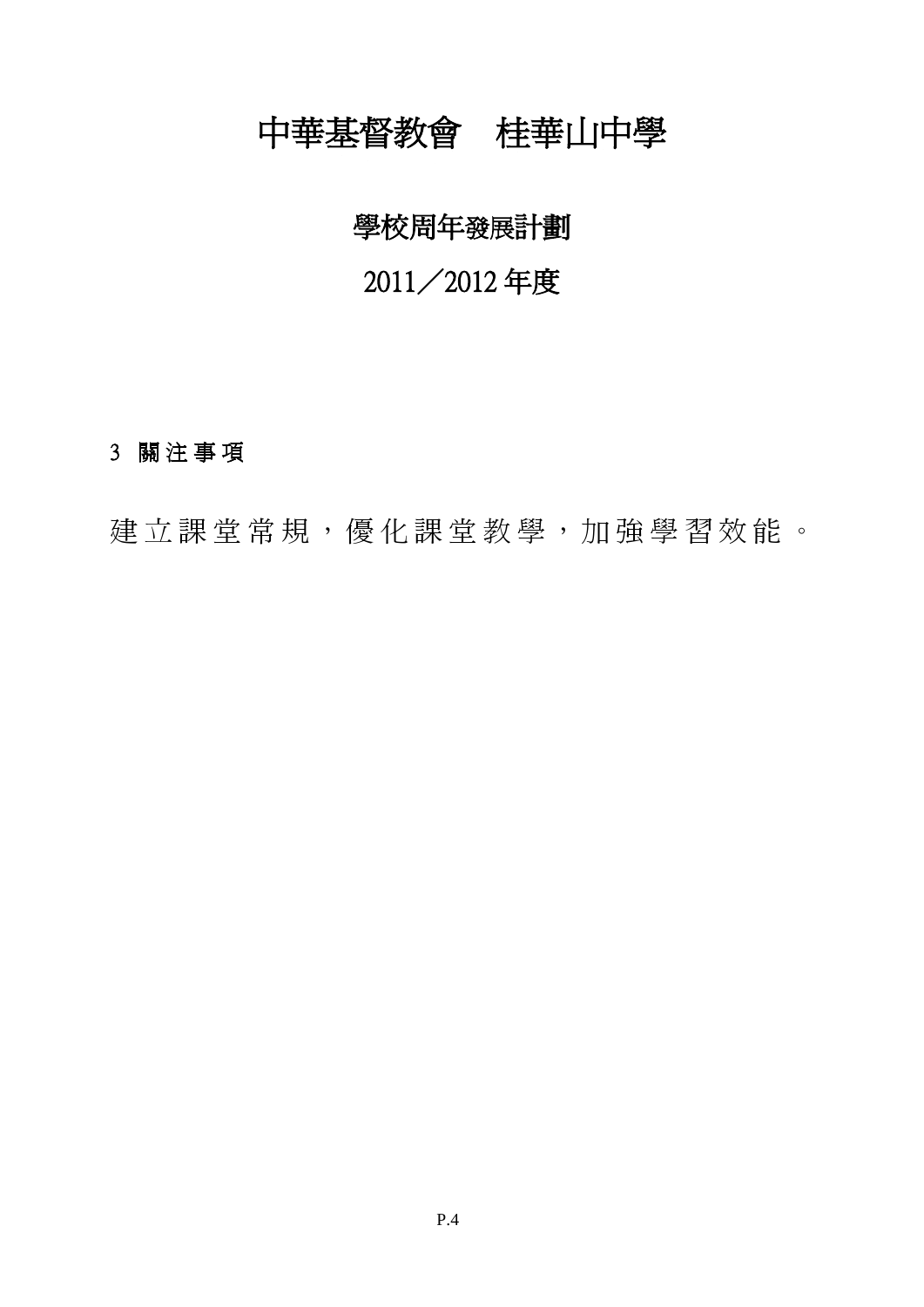# 4. 學校 周年發展計 劃 ( 2011/ 2012)

關注事項:建立課堂常規,優化課堂教學,加強學習效能。 目標 | 時間表 | 策略大網 | 成功準則 | 評估方法 | **負責人** |所需資源 1. 能優化課堂教 9 月 1.1 舉辦校本培訓,發展教師運用 1.1 課堂教學有優化 統計同儕觀課的 各科主任學,加强學習效 至 提問及互動以提升學習興趣 趨勢,學生的學 評課記錄整體水 能,透過提升教 5 月 及發展學生思維能力的技巧。 習興趣及積極參 平評分的數據, 師的課堂組織及 與態度有提升: 以校外評核的課 同儕觀課後的評 教學策略,尤其 1.2 各科各級每年發展至少3個課│● 節要求為基礎 課記錄顯示被評 以提問及互動學 題,通過共同備課,設計有層 習活動的設計為 次的提問及有效的課堂內的 為整體水平在良 統計同儕觀的評 焦點,增加學生 互動學習活動,發展學生的思 好或以上的課堂 課記錄有關學生 的參與機會及發 維能力。(初中:集中在溝通 數目超過 60% 感興趣、積極投 展學生的思維能 入學習的評分或 表達能力及創意;高中:集中│● 同儕觀課後的評 評語的數據,達 力 ,從而提升學 在邏輯推理、分析及應用所學 課記錄顯示被評 生的學生學習興 的能力),讓學生有更多的參 為學生感興趣、 60%或以上 趣、自信心及積 與機會從而提升興趣及積極 積極投入學習的 的學習態度。(如某科全級只 極學習的態度。 課堂超 60% 統計校本問卷調 (初中:集中在 有一人教,個人備課內容亦可 校本問卷調查顯 查結果 溝通表達能力及 請同科不同級同事或上司觀 示學生認為自己 創意;高中:集 看,由第三者身份給予意見) 的學習興趣和積 中在邏輯推理、 ※中文、英文、數學及通識教 極投入學習的態 度有提升 分析及應用所學 育科、理科 的能力) 校本問卷調查顯 示教師認為學生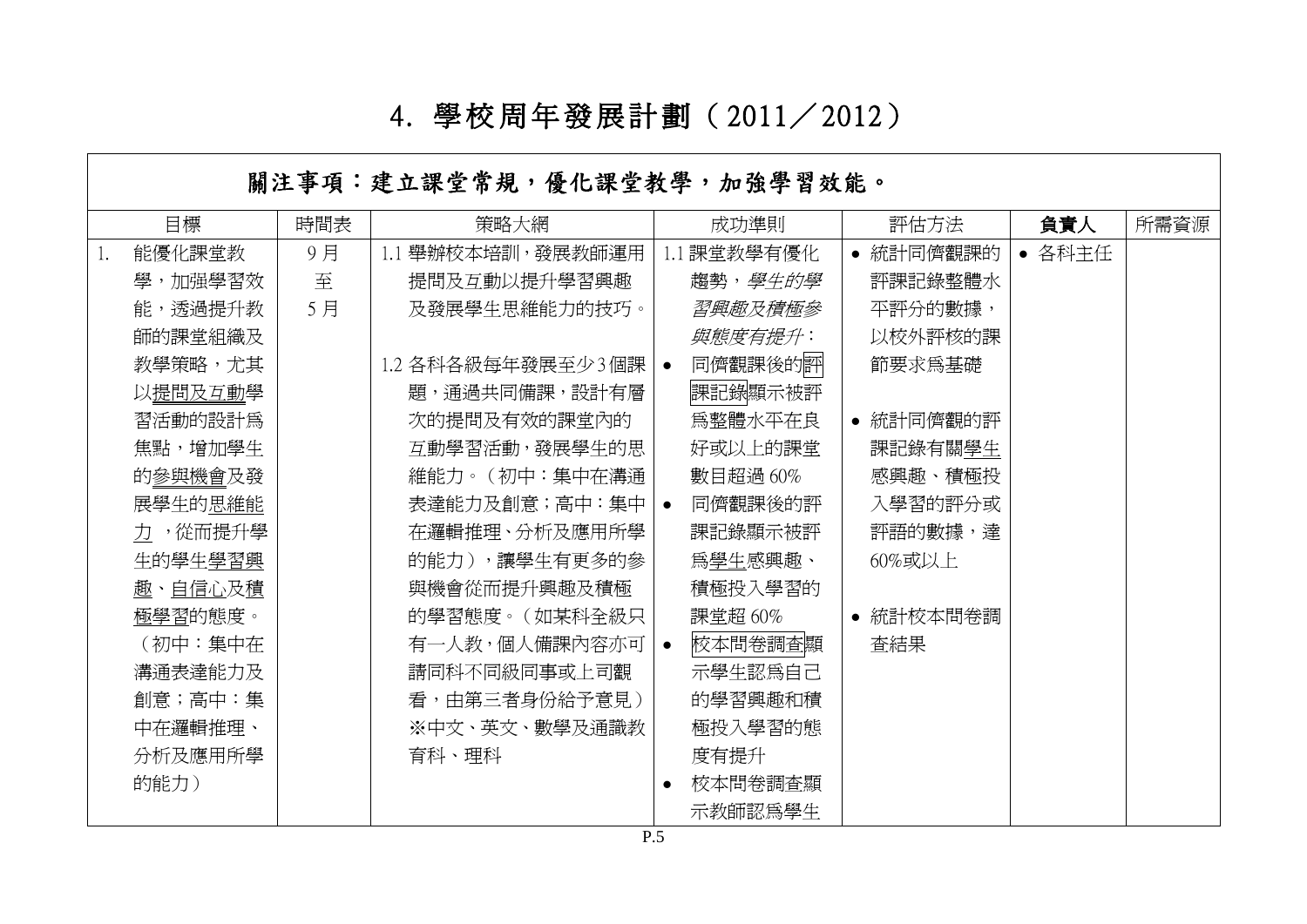|           |  | 關注事項:建立課堂常規,優化課堂教學,加強學習效能。 |                        |           |     |      |
|-----------|--|----------------------------|------------------------|-----------|-----|------|
| 目標<br>時間表 |  | 策略大網                       | 成功準則                   | 評估方法      | 負責人 | 所需資源 |
|           |  | 1.3 同儕觀課與共同備課作有機           | 的學習興趣和積                |           |     |      |
|           |  | 結合,同儕重點式觀某些共同              | 極投入學習的態                |           |     |      |
|           |  | 備課的教節,每年每位老師所              | 度有提升                   |           |     |      |
|           |  | 主教的科目至少被觀一次及               |                        |           |     |      |
|           |  | 觀人一次 (如某科全級只有一             | 1.2 教師的課堂組織            | • 各科主任審閲各 |     |      |
|           |  | 人教,可考慮觀同科不同級的              | 及教學策略有提                | 級1至2個課題   |     |      |
|           |  | 同事及由同科不同級的同事               | 升,能通過提                 | 的共同備課教    |     |      |
|           |  | 或由上司觀課),了解課堂組              | 問、互動學習活                | 案,統計達標百   |     |      |
|           |  | 織及教學策略是否能提高學               | 動、課業等引導                | 分比,並在年終   |     |      |
|           |  | 生參與機會及學習興趣,及是              | 學生思考,提高                | 分科會議報告,   |     |      |
|           |  | 否有效訓練學生的思維能                | 學生參與機會及                | 記錄在案。     |     |      |
|           |  | 力,該堂的學習活動或課業是              | 學習興趣:                  |           |     |      |
|           |  | 否有效訓練學生應用所學,同              | >60% 共同備課<br>$\bullet$ | • 中文、英文、數 |     |      |
|           |  | 時了解學生的相關能力表現               | 教案顯示教師能                | 學、通識教育科   |     |      |
|           |  | 如何,並以此為事後交流的必              | 設計 <i>有層次的提</i>        | 主任審閲被評爲   |     |      |
|           |  | 然討論點, 共商回饋學與教辦             | 問、對焦的學習                | 有效發展學生思   |     |      |
|           |  | 法。透過事後評課的專業交               | 活動及課業等以                | 維能力的課堂數   |     |      |
|           |  | 流,共同提升提問、互動的教              | 訓練學生思維能                | 目,將結果與明   |     |      |
|           |  | 學技巧,從而提升學習效能。              | 力                      | 年比較。      |     |      |
|           |  | ※重點式的同儕觀課分階段               | 同儕觀課後的評<br>$\bullet$   | (初中:集中在   |     |      |
|           |  | 進行:中文、英文、數學及通              | 課記錄、被評為                | 溝通表達能力    |     |      |
|           |  | 識教育科、理科、人文學科及              | 有效發展學生思                | 及創意;高     |     |      |
|           |  | 科技學科                       | 維能力的課堂數                | 中:集中在邏    |     |      |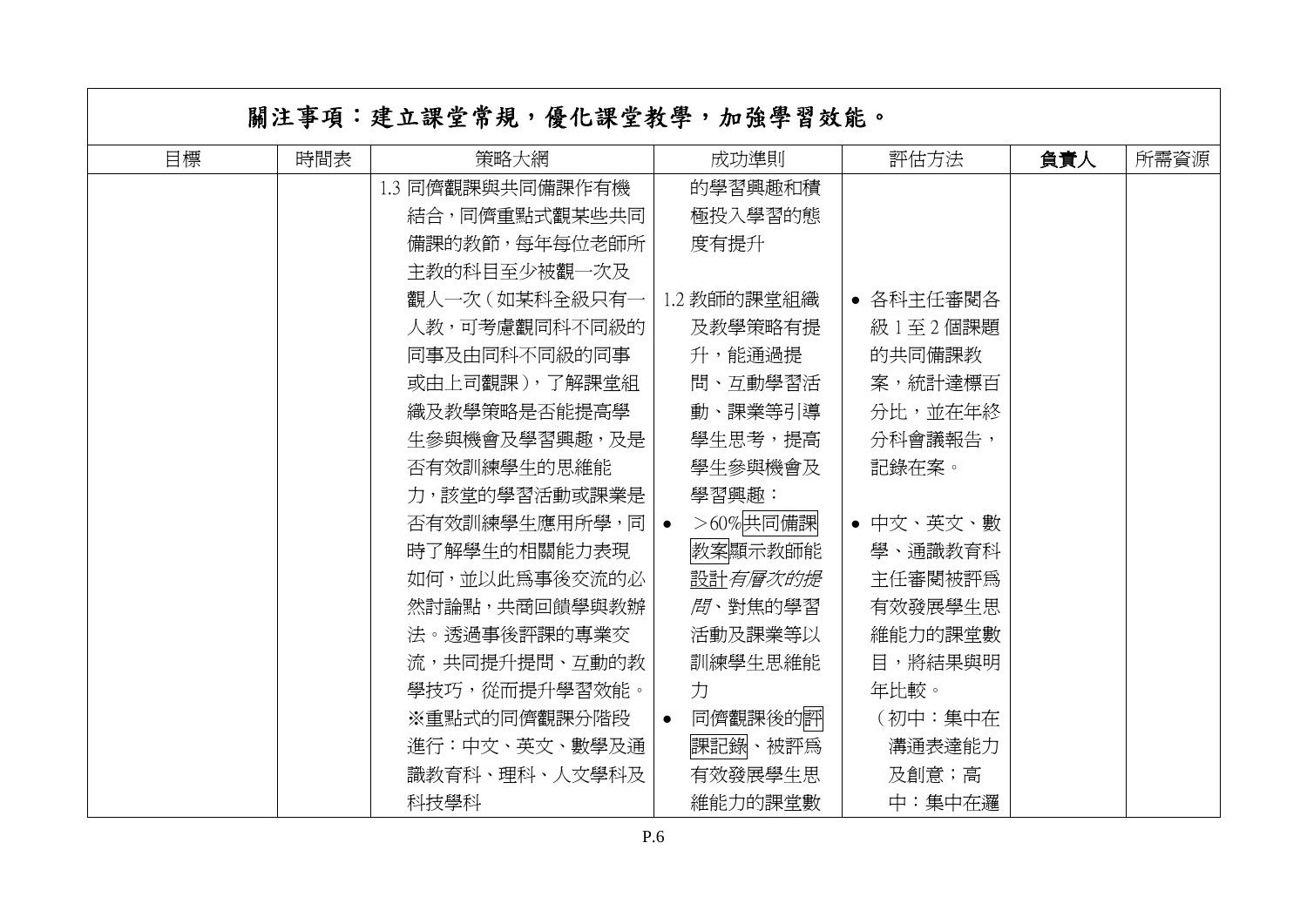|    |         |     | 關注事項:建立課堂常規,優化課堂教學,加強學習效能。 |                      |           |        |      |
|----|---------|-----|----------------------------|----------------------|-----------|--------|------|
|    | 目標      | 時間表 | 策略大網                       | 成功準則                 | 評估方法      | 負責人    | 所需資源 |
|    |         |     | 除上述科目按既定次序發展               | 目,逐年增加               | 輯推理、分析    |        |      |
|    |         |     | 外,其餘科目每年自行進行重              |                      | 及應用所學的    |        |      |
|    |         |     | 點式觀課及課後評講,強化觀              | 1.3 科主任能協助老          | 能力)       |        |      |
|    |         |     | 課能力及評講技巧,以促進教              | 師提升專業能力:             |           |        |      |
|    |         |     | 學效能。                       | 科主任能向未達<br>$\bullet$ | • 評課記錄、課業 |        |      |
|    |         |     |                            | 水平的教師提供              | 審査記錄或其他   |        |      |
|    |         |     | 1.4 各科在分科會議中安排時間           | 專業意見,助其              | 文字記錄顯示科   |        |      |
|    |         |     | 進行專業交流及分享提問和               | 改善教學設計及              | 主任有向未達水   |        |      |
|    |         |     | 互動以發展學生思維能力、照              | 施行技巧                 | 平的教師提供專   |        |      |
|    |         |     | 顧學習興趣及學習差異的心               |                      | 業意見,助其改   |        |      |
|    |         |     | 得。如教師有機會接受校外的              | 1.4 學生的考試成績          | 善。        |        |      |
|    |         |     | 相關培訓/進修,亦需在分科              | 顯示思考能力有              |           |        |      |
|    |         |     | 會議分享所學。                    | 淮步:                  | • 统計中文、英  |        |      |
|    |         |     |                            | 學生在大考中思<br>$\bullet$ | 文、數學、通識   |        |      |
|    |         |     |                            | 維題部分的成績              | 教育科大考及期   |        |      |
|    |         |     |                            | 較期中試進步               | 中試的思維題部   |        |      |
|    |         |     |                            |                      | 分的學生成績,   |        |      |
|    |         |     |                            |                      | 比較有進步的百   |        |      |
|    |         |     |                            |                      | 分比。       |        |      |
| 2. | 能通過恆常爲學 | 9月  | 2.1 語文科及通識教育科的課堂首          | 2.1 學生面對群眾發          | • 分別统計中、  | • 副校長  |      |
|    | 生提供面向群眾 | 至   | 兩分鐘加入學生輪流發言/               | 言的機會及參與              | 英、通識教育口   | • 教務委員 |      |
|    | 發言的機會及學 | 5月  | 時事評述/演講訓練。老師以              | 相關活動的積極              | 語試被評爲積極   | 會      |      |
|    | 習的動機,培養 |     | 鼓勵熊度即時回饋和改善學               | 性及自信心均有              | 準備、態度大方   | • 各科主任 |      |

п

 $\blacksquare$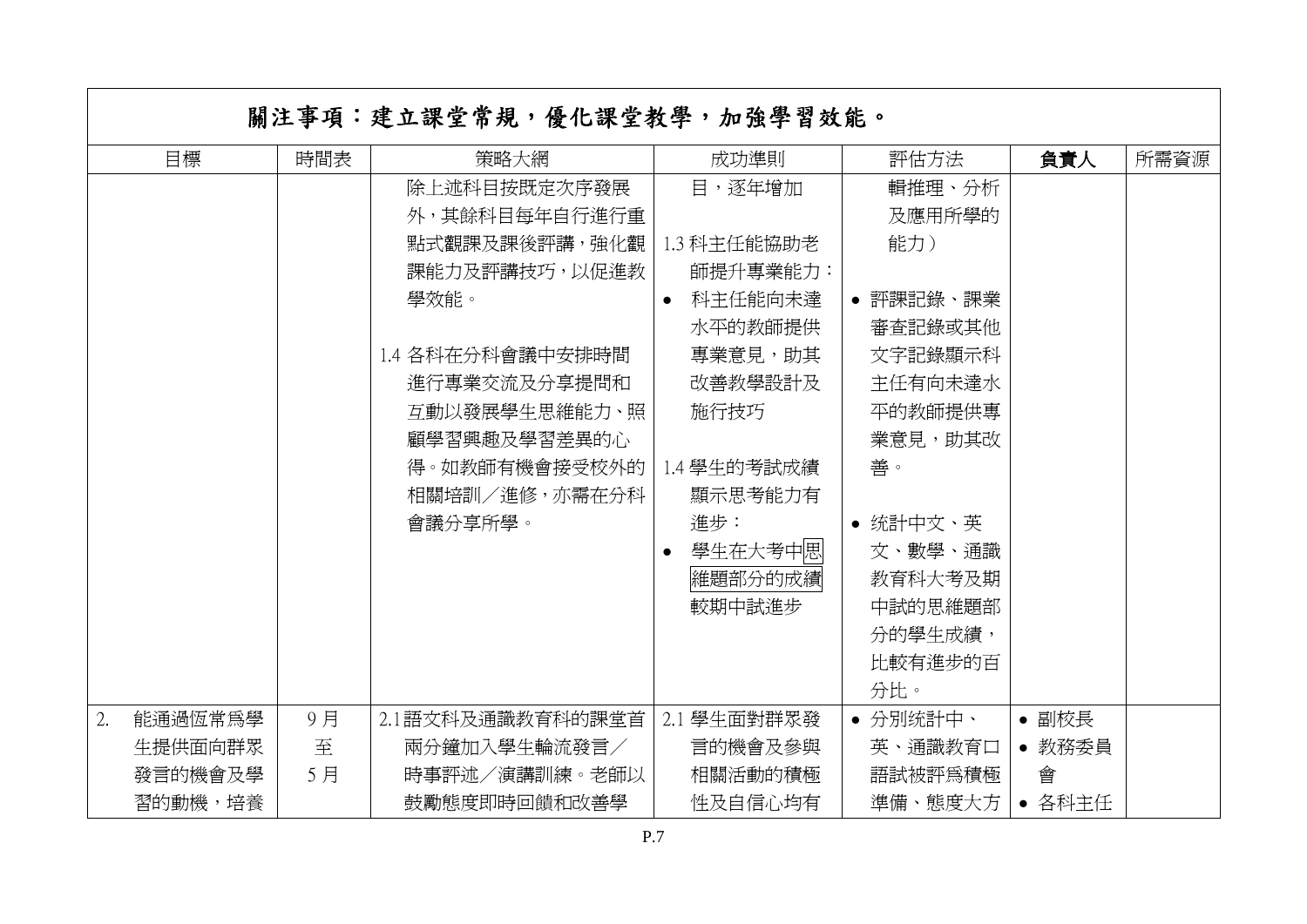|         |     | 關注事項:建立課堂常規,優化課堂教學,加強學習效能。 |           |           |           |     |      |
|---------|-----|----------------------------|-----------|-----------|-----------|-----|------|
| 目標      | 時間表 | 策略大網                       |           | 成功準則      | 評估方法      | 負責人 | 所需資源 |
| 學生的勇氣及自 |     | 生的口語表達能力和說話態               |           | 提升:       | 具自信的學生人   |     |      |
| 信,從而提升學 |     | 度,使學生能在鼓勵及學習過              | $\bullet$ | 學生在語文科及   | 數,留待與明年   |     |      |
| 習態度的積極性 |     | 程中建立勇氣及自信。每科每              |           | 通識教育科的口   | 比較。       |     |      |
| 及責任心。   |     | 位學生每年至少有兩次輪講               |           | 語試部分被評爲   |           |     |      |
|         |     | 機會,其中一次計入平時分。              |           | 積極準備、態度大  | ● 統計參與主持或 |     |      |
|         |     | ※中文、通識教育科開始                |           | 方具自信的學生   | 組織的學生人    |     |      |
|         |     | ※英文科                       |           | 人數逐年增加    | 次。        |     |      |
|         |     |                            | $\bullet$ | 參與主持早會/   |           |     |      |
|         |     | 2.2平日早會/集會逐年增加學生           |           | 集會、組織校內校  | • 統計課外活動小 |     |      |
|         |     | 參與面向群眾的機會,例如擔              |           | 外大型活動的學   | 組導師的評審報   |     |      |
|         |     | 當主持、司儀、領唱領禱、演              |           | 生人次逐年增加   | 告。        |     |      |
|         |     | 繹德育主題及宣佈事項等。               | $\bullet$ | >60%學生被課外 |           |     |      |
|         |     |                            |           | 活動小組導師評   | • 统計校本問卷調 |     |      |
|         |     | 2.3 增加學生參與、主持及協助組          |           | 爲「在參與過程中  | 査結果       |     |      |
|         |     | 織校內校外大型活動的機                |           | 實踐積極及表現   |           |     |      |
|         |     | 會,透過擴闊視野、參與及學              |           | 自信」       |           |     |      |
|         |     | 習、提升積極性、責任心及自              |           | 校本問卷調査顯   |           |     |      |
|         |     | 信心。                        |           | 示學生認爲自己   |           |     |      |
|         |     |                            |           | 面對群眾發言的   |           |     |      |
|         |     | 2.4 各課外活動小組明確要求學生          |           | 機會、勇氣、信心  |           |     |      |
|         |     | 在參與過程中實踐積極及表               |           | 均有提升      |           |     |      |
|         |     | 現自信,各小組導師恆常指導              |           |           |           |     |      |
|         |     | 及讚賞,定期評核學生在這兩              |           |           |           |     |      |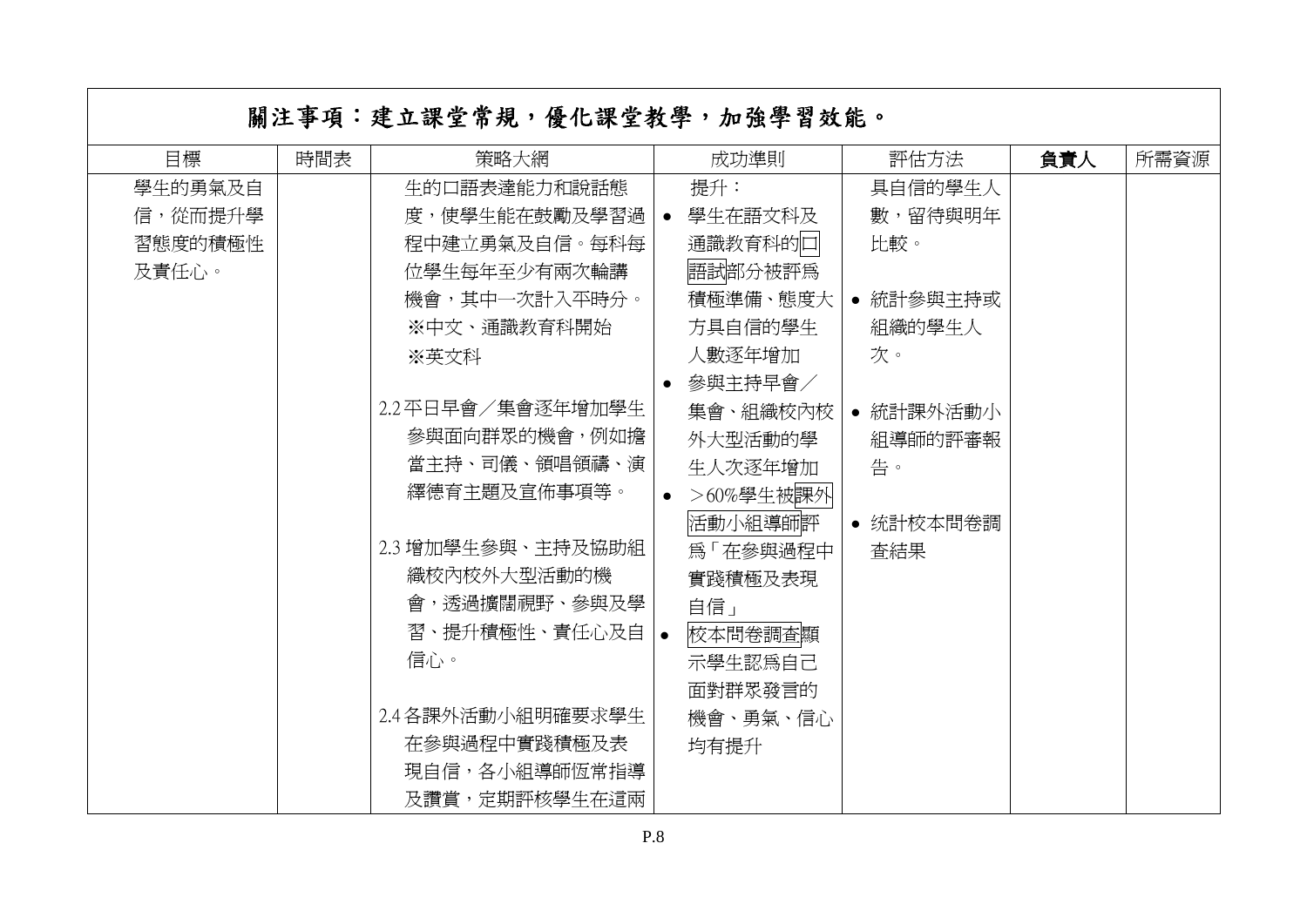|    | 關注事項:建立課堂常規,優化課堂教學,加強學習效能。 |     |                   |            |             |        |      |  |  |  |
|----|----------------------------|-----|-------------------|------------|-------------|--------|------|--|--|--|
|    | 目標                         | 時間表 | 策略大網              | 成功準則       | 評估方法        | 負責人    | 所需資源 |  |  |  |
|    |                            |     | 項的表現,作為學校獎勵計劃     |            |             |        |      |  |  |  |
|    |                            |     | 評審的參考。            |            |             |        |      |  |  |  |
| 3. | 有系统地提供相                    | 9月  | 3.1 社工與訓輔組協作,有計劃地 | APASO 顯示學生 | • 统計 APASO自 | 訓育委員   |      |  |  |  |
|    | 關的成長支援,                    | 至   | 爲學生提供相關的成長支       | 的自我形象、自    | 我形象、學習態     | 會      |      |  |  |  |
|    | 建立對自己及學                    | 5月  | 援,協助建立對自己及學習的     | 信、學習熊度與香   | 度的結果,留待     | 輔導委員   |      |  |  |  |
|    | 習的自信心,提                    |     | 自信心,從而提升積極的學習     | 港常模相約      | 明年比較。       | 會      |      |  |  |  |
|    | 升積極學習、積                    |     | 熊度,例如:            |            |             | • 公民教育 |      |  |  |  |
|    | 極生活的態度                     |     | 3.1.1 初中的學習策略     | 校本問卷調査顯示   | 统計校本問卷調     | 委員會    |      |  |  |  |
|    |                            |     | 3.1.2 高中的生涯規劃     | 學生認爲本年內學   | 杳結果。        | • 升學就業 |      |  |  |  |
|    |                            |     |                   | 校提供的訓輔活動   |             | 輔導委員   |      |  |  |  |
|    |                            |     |                   | 有助提升自信心、   |             | 會      |      |  |  |  |
|    |                            |     |                   | 積極學習、積極生   |             |        |      |  |  |  |
|    |                            |     |                   | 活的態度       |             |        |      |  |  |  |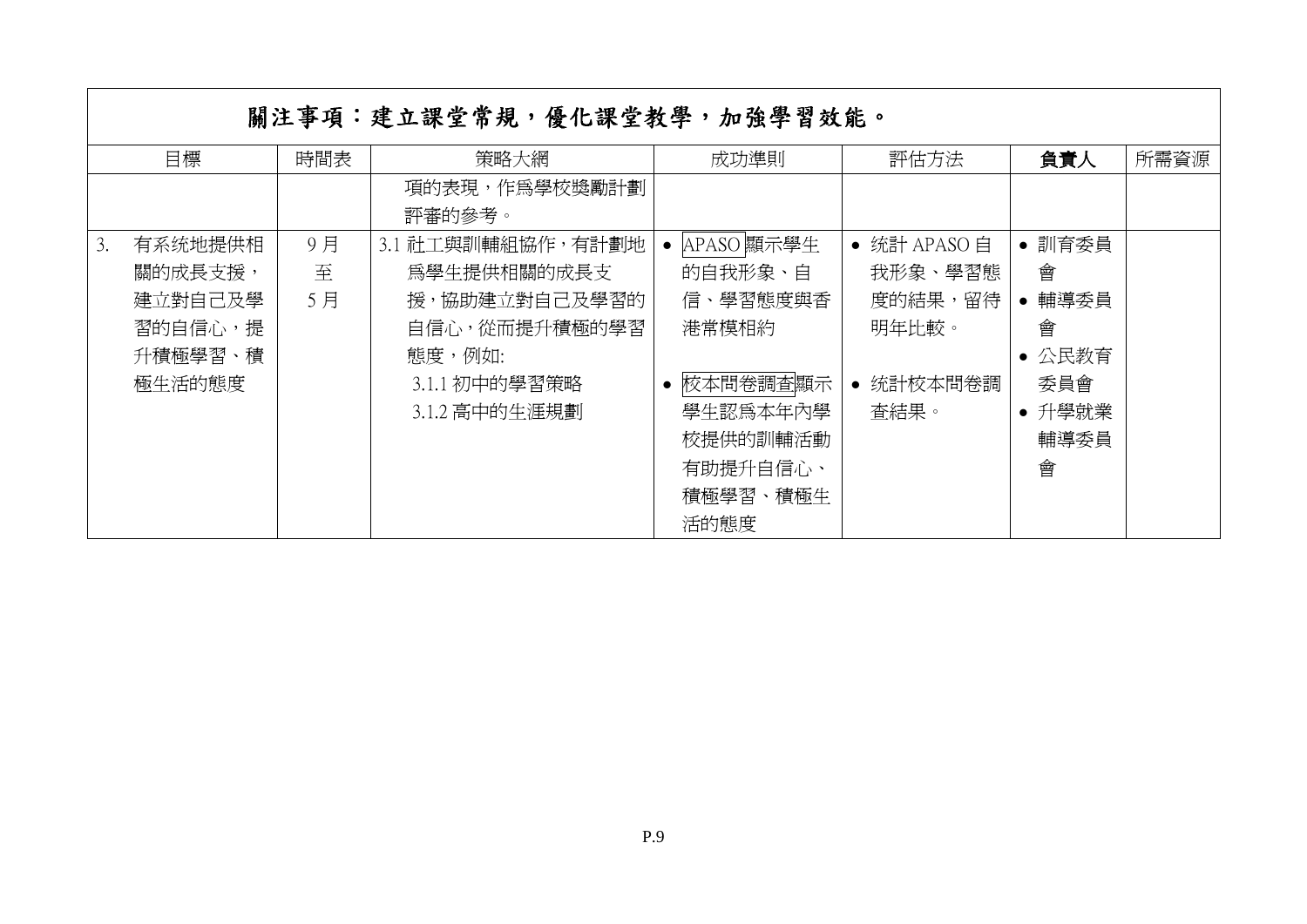## **Appendix A**

## **Three-year plan -- Measures to broaden students' choices of elective subjects and provision of gifted education programmes for 2009/10 to 2011/12 cohort of senior secondary students (Revised Version)**

| <b>DLG</b> funded | The following programmes are acopied while are support of EDD s DT, eishy Ecuminity Oram (DEO).<br><b>Strategies &amp; benefits</b> | Name of         | <b>Duration of</b> | <b>Target</b> |                | <b>Estimated no. of</b> |                | <b>Evaluation of</b>  | <b>Teacher-</b> |
|-------------------|-------------------------------------------------------------------------------------------------------------------------------------|-----------------|--------------------|---------------|----------------|-------------------------|----------------|-----------------------|-----------------|
| Programme(s)      | anticipated                                                                                                                         | programme(s)    | the                | students      |                | students involved in    |                | student               | in-charge       |
|                   |                                                                                                                                     | /course(s) and  | programme          |               |                | each school year        |                | learning / success    |                 |
|                   |                                                                                                                                     | provider(s)     | / course           |               | 09/10          | 10/11                   | 11/12          | indicators            |                 |
| Other             | To procure service                                                                                                                  | English         | 3 years            | $S4-6$        | 20             | 20                      | 20             | Students'             | English         |
| programmes        | from an individual for                                                                                                              | enrichment      |                    | students      |                |                         |                | achievement in        | teachers        |
|                   | organising on-site                                                                                                                  |                 |                    | of this       |                |                         |                | <b>HKDSE</b>          |                 |
|                   | pull-out gifted                                                                                                                     |                 |                    | cohort of     |                |                         |                | examination           |                 |
|                   | development<br>programmes                                                                                                           |                 |                    | students      |                |                         |                |                       |                 |
|                   | To hire instructor(s) to                                                                                                            | English         | 3 year             | $S4-6$        | 20             | 20                      | 20             | Students'             | English         |
|                   | give extra remedial                                                                                                                 | enhancement     |                    | students      |                |                         |                | achievement in        | teachers        |
|                   | tuition to students                                                                                                                 |                 |                    | of this       |                |                         |                | <b>HKDSE</b>          |                 |
|                   | gifted in sports                                                                                                                    |                 |                    | cohort of     |                |                         |                | examination           |                 |
|                   |                                                                                                                                     |                 |                    | students      |                |                         |                |                       |                 |
| ApL               | - To offer a range                                                                                                                  | Courses in the  | 180 hours in       | S5 & S6       | $\overline{0}$ | 2                       | $\overline{2}$ | - Survey / evaluation | Careers         |
|                   | of ApL courses for                                                                                                                  | following areas | 2 year             | students      |                |                         |                | report on students'   | Master          |
|                   | students with                                                                                                                       | of studies:     |                    | of this       |                |                         |                | feedback              |                 |
|                   | different learning                                                                                                                  | - Media and     |                    | cohort of     |                |                         |                | - Assessment of       |                 |
|                   | needs and interests                                                                                                                 | Communication   |                    | students      |                |                         |                | students'             |                 |
|                   | - Students acquire                                                                                                                  |                 |                    |               |                |                         |                | performance           |                 |
|                   | diversified learning                                                                                                                |                 |                    |               |                |                         |                |                       |                 |
|                   | experiences and                                                                                                                     |                 |                    |               |                |                         |                |                       |                 |
|                   | develop career                                                                                                                      |                 |                    |               |                |                         |                |                       |                 |
|                   | aspirations                                                                                                                         |                 |                    |               |                |                         |                |                       |                 |

The following programmes are adopted with the support of EDB's Diversity Learning Grant (DLG):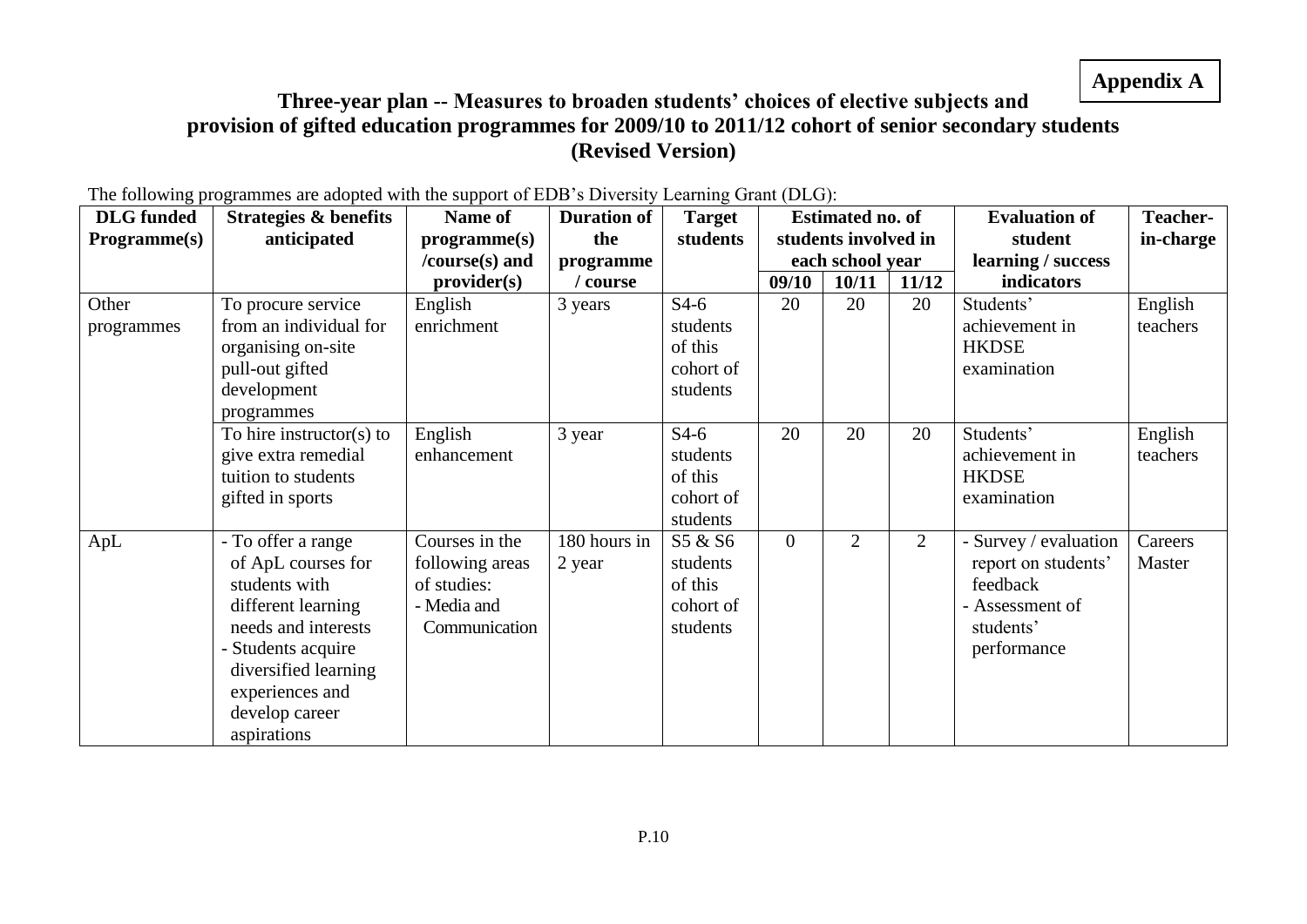## **Appendix A**

## **Three-year plan -- Measures to broaden students' choices of elective subjects and provision of gifted education programmes for 2010/11 to 2012/13 cohort of senior secondary students (Revised Version)**

| <b>DLG</b> funded | The following programmes are adopted with the support of EDD s Driversity Examing Grant (DEG).<br>Strategies & benefits | Name of        | <b>Duration of</b> | <b>Target</b> |       | <b>Estimated no. of</b> |       | <b>Evaluation of</b> | <b>Teacher-</b> |
|-------------------|-------------------------------------------------------------------------------------------------------------------------|----------------|--------------------|---------------|-------|-------------------------|-------|----------------------|-----------------|
| Programme(s)      | anticipated                                                                                                             | programme(s)   | the                | students      |       | students involved in    |       | student              | in-charge       |
|                   |                                                                                                                         | /course(s) and | programme          |               |       | each school year        |       | learning / success   |                 |
|                   |                                                                                                                         | provider(s)    | course             |               | 10/11 | 11/12                   | 12/13 | indicators           |                 |
| Other             | To procure service                                                                                                      | English        | 3 years            | $S4-6$        | 20    | 20                      | 20    | Students'            | English         |
| programmes        | from an individual for                                                                                                  | enrichment     |                    | students      |       |                         |       | achievement in       | teachers        |
|                   | organising on-site                                                                                                      |                |                    | of this       |       |                         |       | <b>HKDSL</b>         |                 |
|                   | pull-out gifted                                                                                                         |                |                    | cohort of     |       |                         |       | examination          |                 |
|                   | development                                                                                                             |                |                    | students      |       |                         |       |                      |                 |
|                   | programmes                                                                                                              |                |                    |               |       |                         |       |                      |                 |
|                   | To hire instructor(s) to                                                                                                | English        | 3 year             | $S4-6$        | 20    | 20                      | 20    | Students'            | English         |
|                   | give extra remedial                                                                                                     | enhancement    |                    | students      |       |                         |       | achievement in       | teachers        |
|                   | tuition to students                                                                                                     |                |                    | of this       |       |                         |       | <b>HKDSL</b>         |                 |
|                   | gifted in sports                                                                                                        |                |                    | cohort of     |       |                         |       | examination          |                 |
|                   |                                                                                                                         |                |                    | students      |       |                         |       |                      |                 |

The following programmes are adopted with the support of EDB's Diversity Learning Grant (DLG):